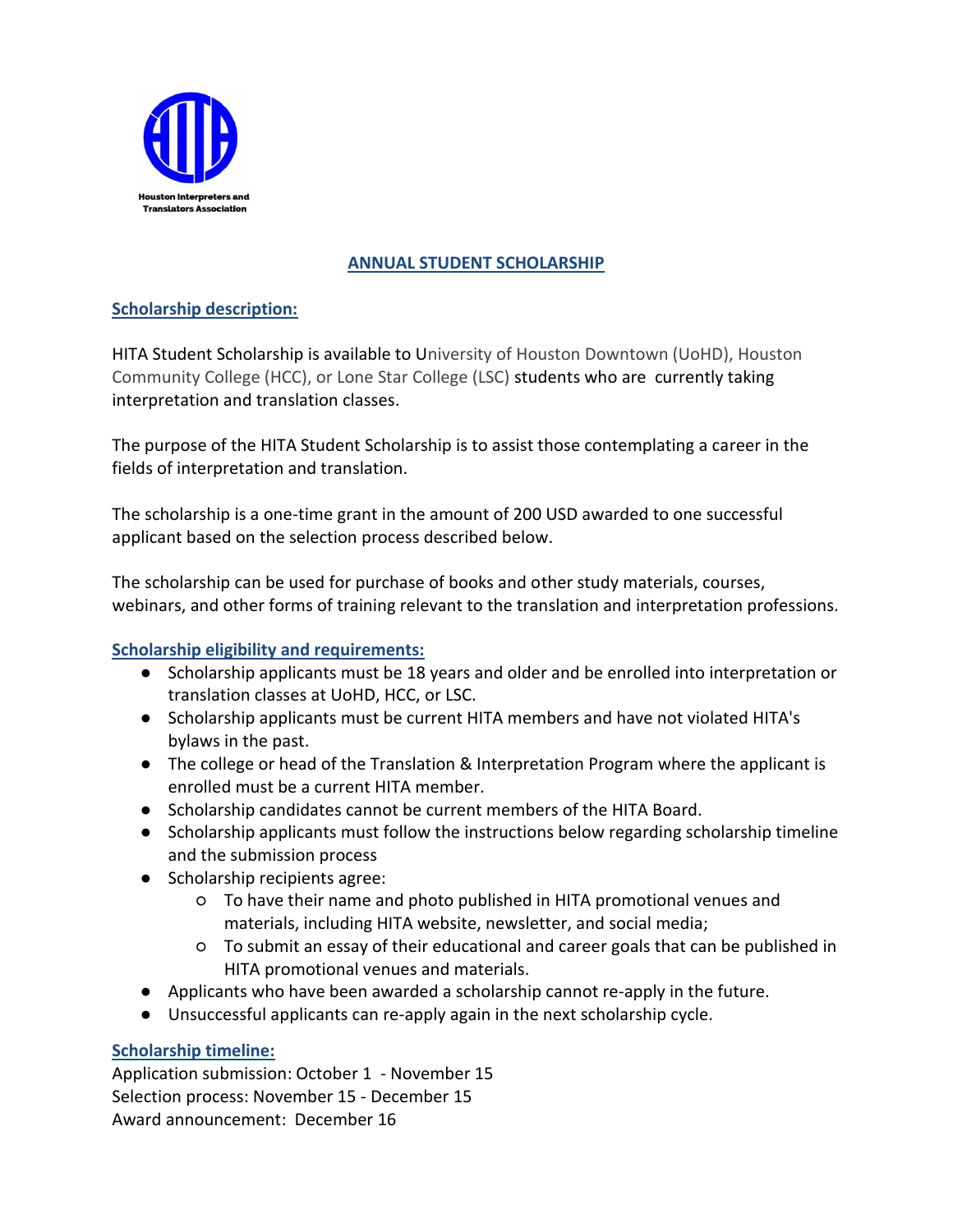## **How to submit this application:**

- 1. Make sure to answer all questions, check all relevant boxes, and complete all sections, then save this file with a name that includes your last name. For example: Jane\_Smith\_2019 HITA Student Scholarship.pdf Incomplete applications will not be reviewed.
- 2. Only one application per person is allowed within a scholarship cycle.
- 3. The application must be submitted electronically via **email to [scholarship@hitagroup.org](mailto:scholarship@hitagroup.org) as a single attachment.**
- 4. Applications received after the stated deadline will not be reviewed.

## **Selection process:**

- The HITA Board of Directors appoints the Scholarship Committee with 2 representatives of the HITA Board and 1 representative from each of the colleges (UoHD, HCC, LSC).
	- o The Scholarship Committee is appointed each year.
- The HITA Scholarship Committee reviews *complete* applications submitted within the announced deadline.
- Applicants must meet the eligibility criteria listed above.
- Applicants must agree to all terms of Section 2 of the application (check all boxes and sign).
- HITA representatives may contact finalists for an over-the-phone/teleconferencing interview as part of the selection process.
- HITA awards scholarships based on funds availability which is subject to change.
- HITA reserves the right to suspend, amend, or discontinue scholarship awards at any time and without notice.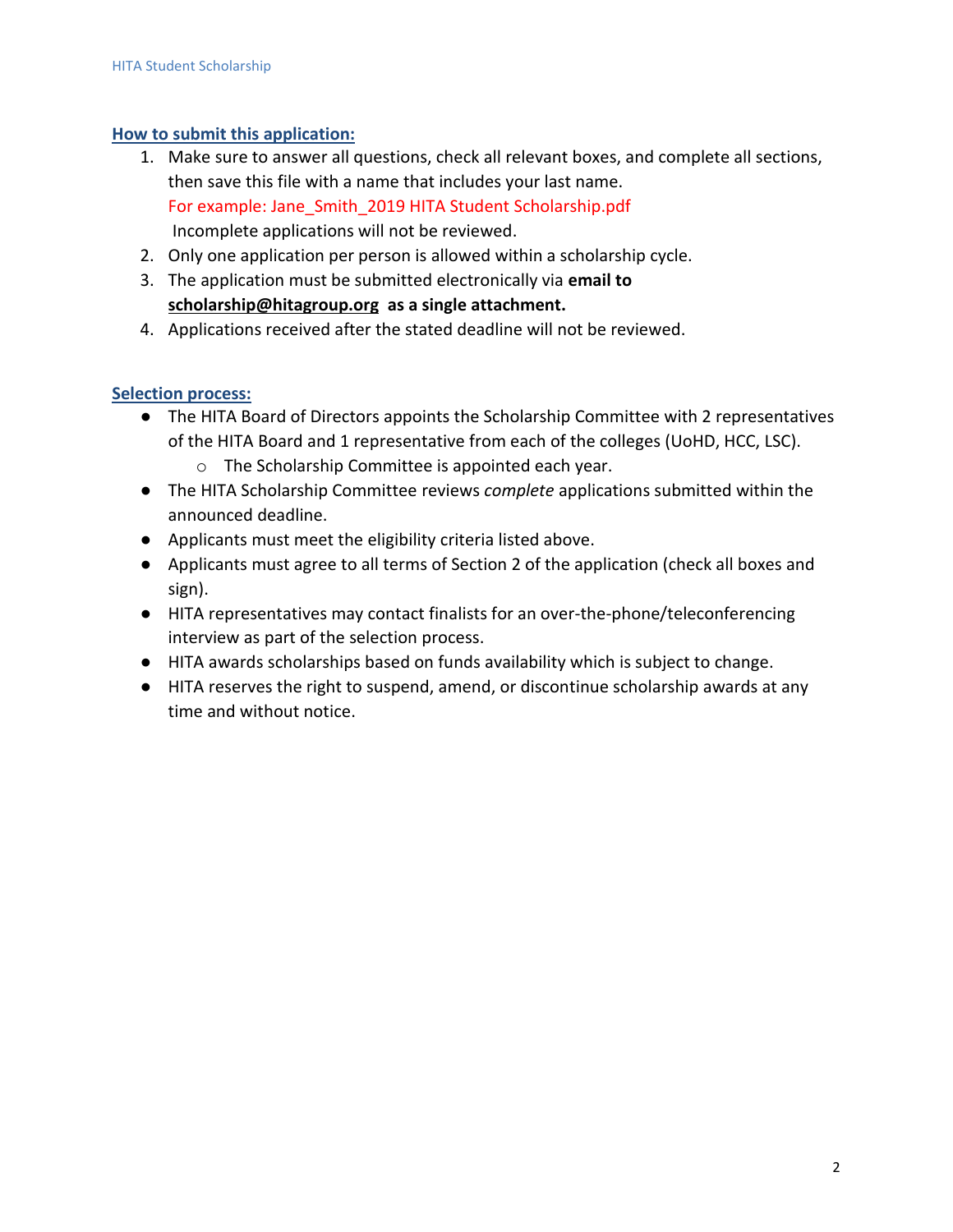# **SECTION 1 – Personal Information**

**Privacy Statement:** HITA will not display or release any addresses, telephone numbers, or email addresses provided in this application.

| 1. Applicant's name:                                                              |          |  |  |
|-----------------------------------------------------------------------------------|----------|--|--|
|                                                                                   |          |  |  |
|                                                                                   |          |  |  |
|                                                                                   |          |  |  |
| 2. Main contact information:                                                      |          |  |  |
| <b>Please specify:</b> home                                                       | business |  |  |
| Applicant's main email address for contact by HITA: _____________________________ |          |  |  |
|                                                                                   |          |  |  |
|                                                                                   |          |  |  |
|                                                                                   |          |  |  |

**3. Name of educational institution where the applicant is currently enrolled:**

**4. Name of the program and courses where the applicant is currently enrolled:**

**5. Applicant's language pair of interpreting or translating**: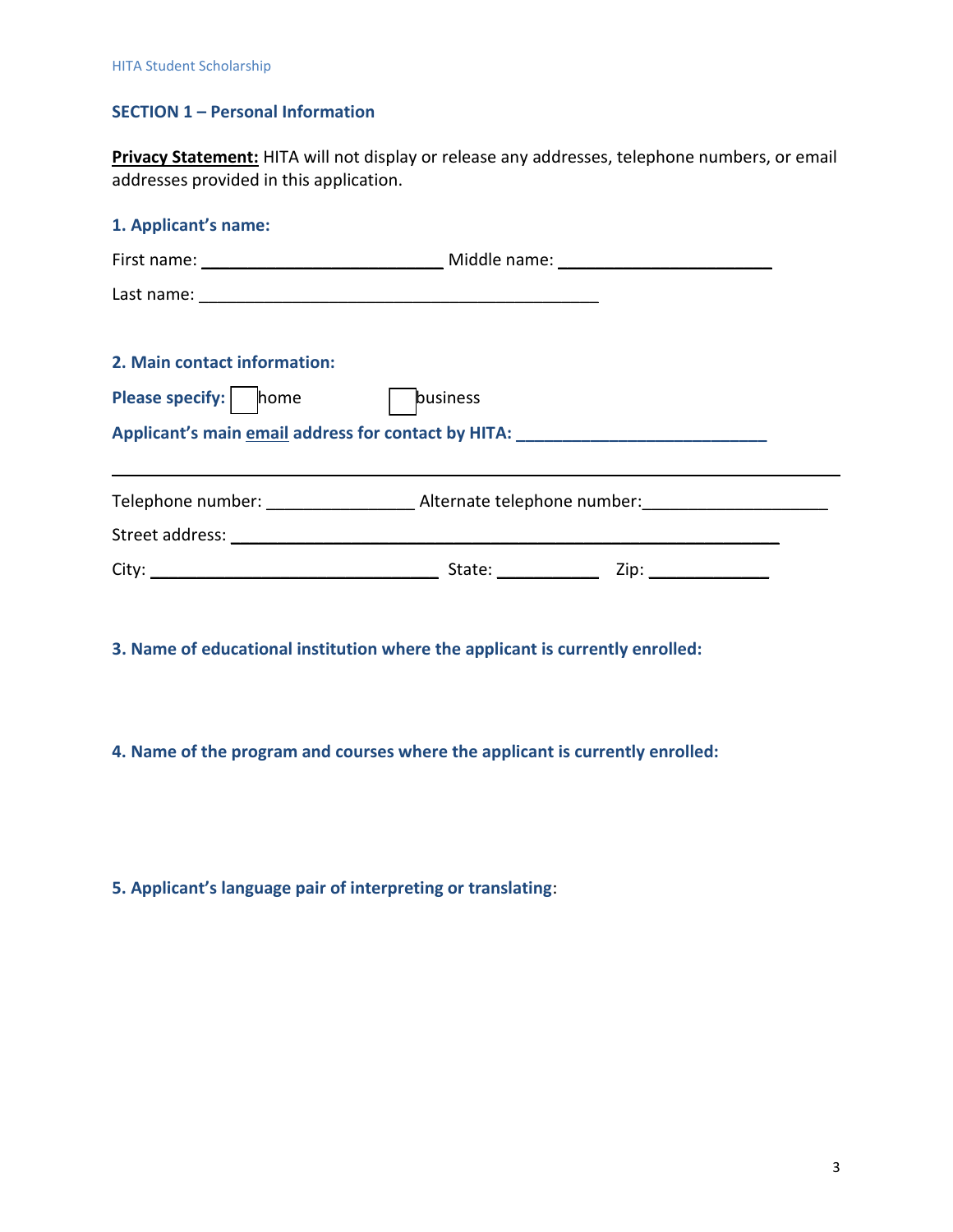### **SECTION 2 – Statements of Eligibility and Release of Liability**

#### **Please check all boxes to indicate your agreement and acceptance of terms and sign.**

I attest and confirm that I have at least a U.S. high school diploma or its equivalent (GED), including an equivalent from an educational program outside the United States.

I attest and confirm that I am eligible to participate in the HITA Student Scholarship program as described in the section "Scholarship eligibility and requirements".

☐ I understand that a HITA representative may contact me for an over-the-phone interview in connection with this application as part of the selection process. I agree to be available for such an interview within 3 business days of the notification by HITA via email.

I agree to be bound by the decisions of HITA, which shall be final and binding in all respects. HITA awards the scholarship at its sole discretion and may disqualify any applicant.

I agree and consent to the use of my name and likeness/photograph in connection with any publicity, advertising, and promotional activities related to scholarship.

If I am awarded a scholarship, I agree to be available for promotional activities (such as an over-thephone, in-person or video interview, providing my photo in a digital format, etc.) scheduled at mutual convenience within 30 days of the date of award.

I understand that if I am awarded a scholarship, I must use it for purchase of books and other study materials, courses, webinars, and other forms of training relevant to the translation and interpretation professions within no longer than two (2) months from the date of the scholarship award.

I agree and consent to presenting HITA with proof of purchase, such as a receipt, an invoice, etc.

☐ I acknowledge and understand that HITA awards the scholarship only if necessary funds are

available. HITA reserves the right to cancel the scholarship at any time.

I agree to indemnify and hold harmless any and all directors, officers, and employees of HITA/UoHD/HCC/LSC from any and all liability arising in connection with this application and scholarship.

☐ **I certify that all of the information that I have provided in connection with this**

**application is accurate and complete to the best of my knowledge and ability. I certify that I am the author of the essay and bio included in this application.** 

**I acknowledge that I have read all of the above statements in Section 2 and know and understand their content.**

**Signature: \_\_\_\_\_\_\_\_\_\_\_\_\_\_\_\_\_\_\_\_\_\_\_\_\_\_\_\_\_\_\_\_\_\_\_\_\_\_\_\_\_\_\_\_ Date: \_\_\_\_\_\_\_\_\_\_\_\_\_\_\_\_**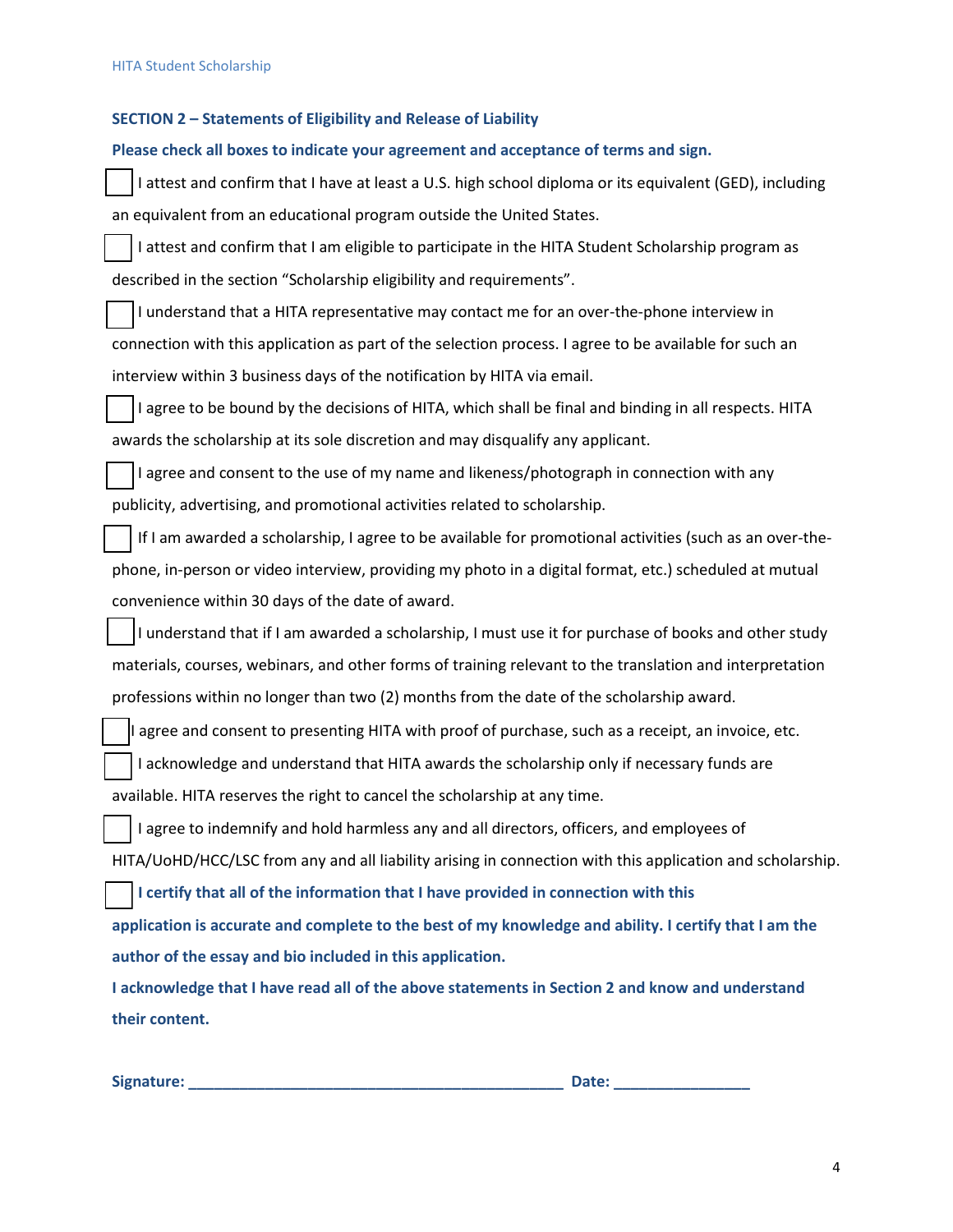## **SECTION 3 – Essay**

# **Please choose one of the following topics to write a 300 – 400 word essay. Essays with fewer than 300 words will not be considered.**

- 1. In an era of Artificial Intelligence, why are human translators and interpreters so important?
- 2. What skills distinguish a professional translator or interpreter?